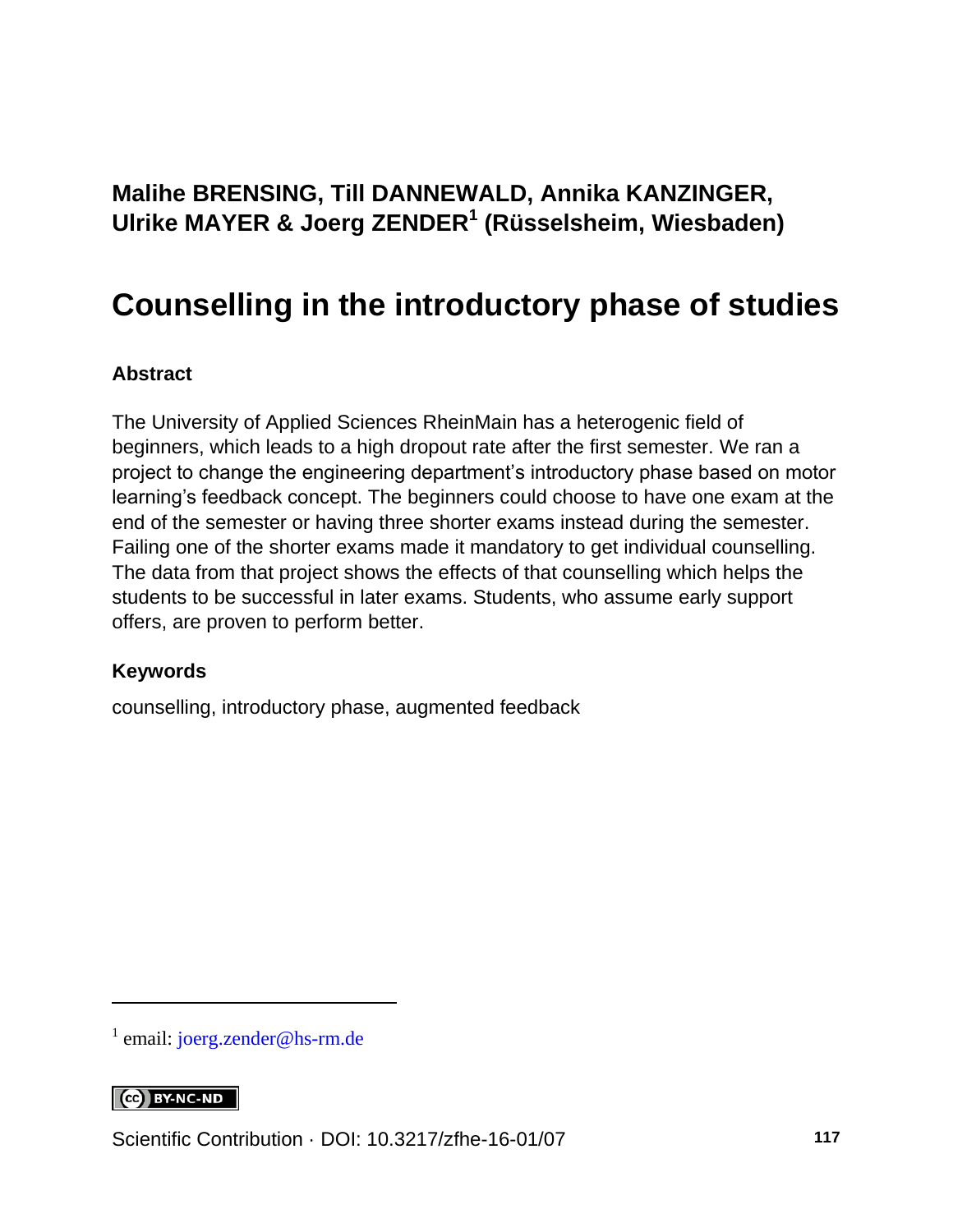#### **1 Introduction**

As previous studies showed, missing mathematical knowledge caused a high dropout rate in the context of STEM studies (cf. MÜLLER, FLECK & WEBER, 2018; FRETTLÖH & HATTERMANN, 2016; FARIDHAN, 2014; HEUBLEIN, EBERT, HUTZSCH, ISLEIB, KÖNIG, RICHTER & WOISCH, 2017). These failure rates described above exist worldwide, and there are many data on this. However, only a few studies recommend interventions for better support. LAROSE et al. (2011) noted the lack of theoretical embedding, representative samples, control groups and empirical evaluation. At the RheinMain University of Applied Sciences, Department of Engineering, the dropout rate in electrical engineering was also very high after the first semester. From 2014 to 2016, 419 students subscribed for electrical or media engineering, but only 141 took the math exam at the end of the first semester of which 56 did successfully. The dropout was 87% of all beginners, 66% did not even try the exam. These numbers failed all expectations, and the department of engineering had to react to these results. For this purpose, the department implemented and evaluated a project for three years: "Studienerfolg" funded by the Hessen State Ministry for Higher Education, Research and the Arts.

Previous studies examine various support services to determine their success. As a result, many universities have implemented bridge courses without a consistent scientific basis for effectiveness (MERKT et al., 2017). The following considerations arose for higher education intervention with the initial situation described above. The idea at RheinMain University of Applied Sciences was to change the first semester of selected studies. Instead of having one long exam, the students can choose three shorter exams during the semester. This way, the department tries to reduce the inhibition to take an exam. The results of the three exams adding up, one could get 20, 30 and 50 points, so 100 points in total and half of it were enough to pass the lecture. To face the problems with passing the exams, students were obliged to attend individual counselling if they had less than half of the first two exams scores. This counselling focused on the learning process. To be successful, students have to enhance their self-efficacy through the experience of competence,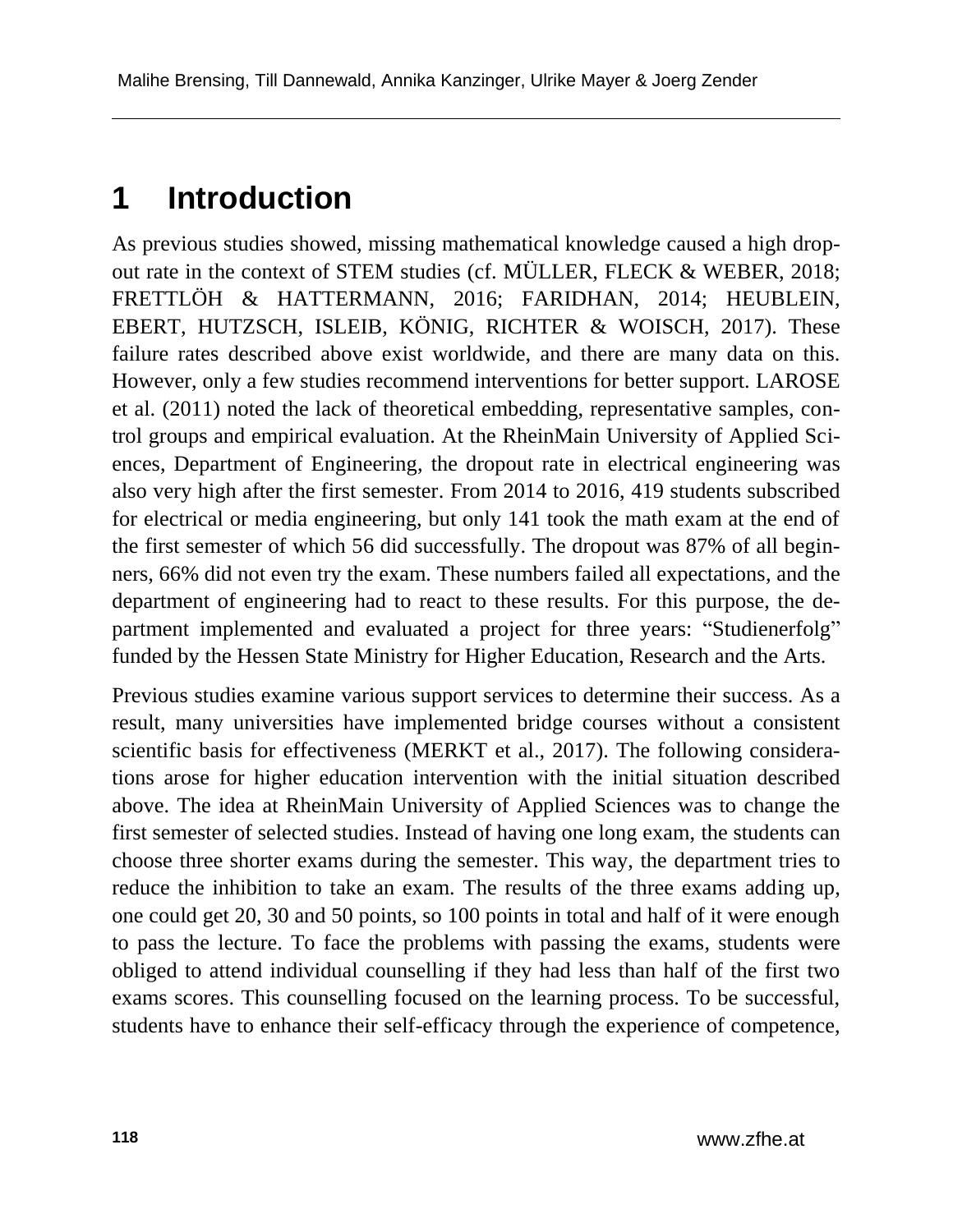social integration and self-determination and promote continuous learning (BLÖMEKE, 2016; DERBOVEN & WINKLER, 2010; DEHLING, GLASMACHERS, GRIESE, HÄRTERICH & KALLWEIT, 2014). One advantage of the setting with three exams and the counselling came from (motor learning) psychology. Instead of *knowledge of result* at the end of the semester, the students get the *knowledge of performance* during the semester, which is better for the learning process, especially for beginners (MAGILL & ANDERSON, 2007).

Our present study's main objective was to evaluate the effects of counselling in combination with partial exams.

#### **2 Theoretical framework**

The change from school to university is an upheaval. For example, the learning patterns that worked at school often cannot be successfully transferred (GRIESE, 2017). Problems with converting to intensive, independent and efficient working methods result. Students realize too late that they cannot pass the exam at the end of the semesters (CLARK & SCHROTH, 2010). While in school, the students had exams spread over the year and thus had continuous feedback on their learning progress. This crisis leads to an increased number of students dropping out because the change is too challenging (ZUMBACH & ASTLEITNER, 2016; CLARK & SCHROTH, 2010; ENGELBRECHT & HARDING, 2016; BLÖMEKE, 2016). The first semester experiences at university are described as "traumatic" (ENGEL-BRECHT, 2010) and "stressful, demanding, life-changing experience" (CLARK & LOVRIC, 2008). There is an urgent need for ideas to help students of STEM subjects with mathematics problems. In particular, mathematical subjects lead to a high dropout rate at the beginning of studies. In Germany and the USA, around 48% of engineering students fail in their first semesters at university (HEUBLEIN, RICHTER, SCHMELZER, & SOMMER, 2012; KNIGHT, CARLSON & SULLI-VAN, 2007). According to the Education Report 2012, the mathematics-related courses of study have the highest dropout rate of all courses of study, with 55% of beginners in a Bachelor's course of study (for comparison: the average dropout rate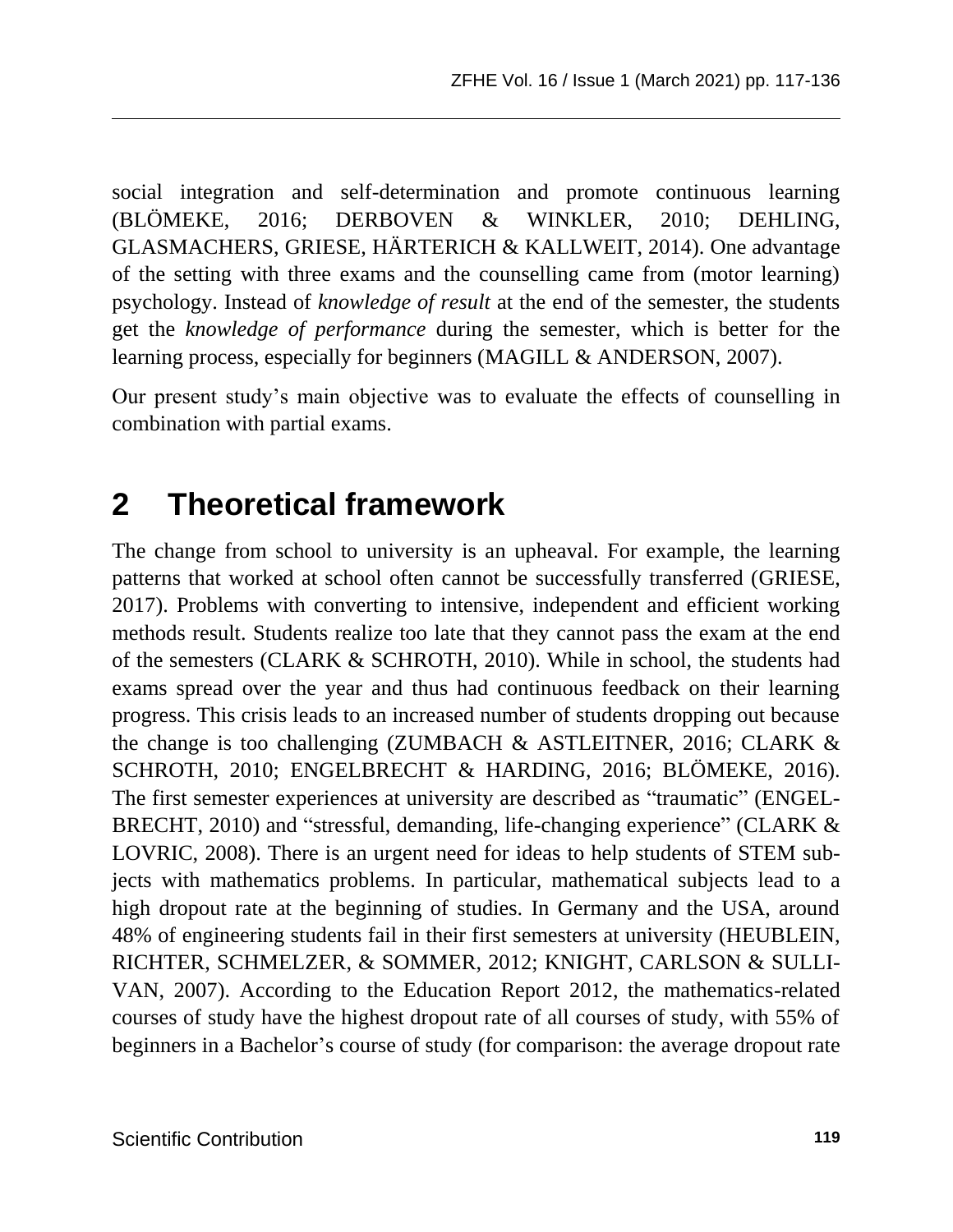of all Bachelor's programs at the university is 35%) (AUTORENGRUPPE BILD-UNGSBERICHTERSTATTUNG, 2012). A higher level of abstraction and complexity and less practical relevance characterized Mathematics at university. Books or seminars like learning to learn are no help for students in mathematical subjects. Because the needed skill "pattern recognition" cannot be found in these books (DERBOVEN & WINKER, 2010). Many students believe that they would have stayed if they had studied more often and more intensively. Therefore, universities must promote continuous learning, by finding ways to shift from the "mass production" with big lectures to cooperative teaching and learning methods (DERBOVEN & WINKER, 2010; MÜLLER, FLECK & WEBER, 2018; FRETTLÖH & HAT-TERMANN, 2016; FARIDHAN, 2014; HEUBLEIN, EBERT, HUTZSCH, ISLEIB, KÖNIG, RICHTER & WOISCH, 2017; GRIESE, 2017; HILGERT, 2016). The classification scheme for learning psychology of FRIEDEWOLD et al. (2015) shows that learning does not only mean taking in information at the subject level (level 1). Learning is always a process, and in this respect, questions of learning strategy also play a decisive role for success: How do I learn? (Level 2) Equally powerful are the emotions and motivation that accompany learning: What is going on inside me? (level 3) Concerning how to design teaching and learning support, the present concept suggests a combination of counselling and divided exams. Any action in teaching and guidance should aim at creating favourable conditions for all three levels of learning.

In summary, critical factors for students' academic success are motivation, active learning, help-seeking, student effort and workload. Offers like a bridge course, focus on "at-risk" students, online homework, online quizzes and a tutor system reveal a better pass rate than without these offerings (ENGELBRECHT & HAR-DING, 2015).

At the University of Bochum, experience shows a bigger group of students who have sufficient professional competence and interest in the subject, but who have major problems with their work organization and the university's necessary learning techniques (GRIESE, 2017).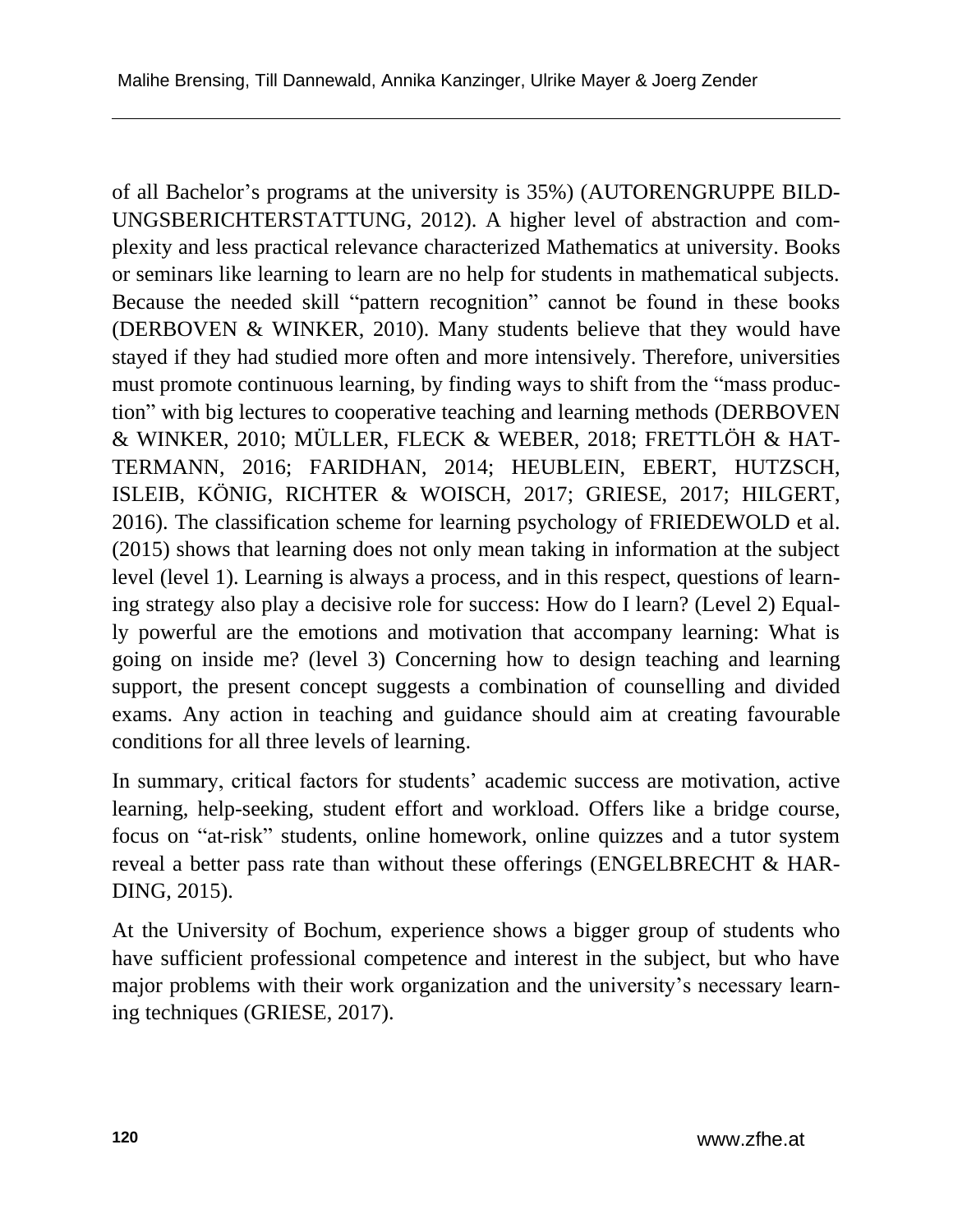Against the backdrop of high dropout rates, the Technical University of Illmenau has investigated three engineering science bachelor's degree programs. The first phase's core result was that students devote little time to their self-study. As a result, they developed teaching interventions to promote continuously and sustained learning: Block structure in terms of content and time, examinations during the semester, teaching in networked contexts with practical relevance, concrete assignments with feedback for self-study (SCHULZ et al., 2011). The block structure and the precisely coordinated didactic of the courses can lead to an improvement in teaching. SCHULZ et al. (2011) did not discuss the possibility to include small examinations during the semester.

In Germany, there were 30 advisory programmes across all universities in 2012. The purpose is to improve the study satisfaction and reduce dropout rates (HARTUNG, 2012). The RWTH Aachen has introduced an advisory program for students who are either in their third attempt at an exam and all STEM first semester students. Most students came for counselling because of learning difficulties and failed exams. For this reason, the university promotes courses on learning and self-management, time management, exam anxiety and related topics in the introductory phase (WESTERHOLT et al., 2018). Students experience how their selfefficacy increases through competence, social integration and self-determination and experience continuous learning. For example, three exams spread over the semester, instead of one at the end of the semester, allow for earlier feedback on what the student can already do.

On the other hand, an exam at the end of the semester leads to a lack of feedback and causes unnecessary stress for students (NITKO, 1995). Studies show how continuous testing promotes self-regulated learning (COMBRINCK & HATCH, 2012). It increases the certainty and experience of competence. Self-regulated learning includes three crucial aspects: the ability to learn; the ability to know how to learn; and the ability of students to know that they have learned. The goals can be divided and broken down into sub-goals. Counselling supports the student in achieving them (BLÖMEKE, 2016; DERBOVEN & WINKLER, 2010; DEHLING et al., 2014; COMBRINCK & HATCH, 2012). Mainly concerning learning strate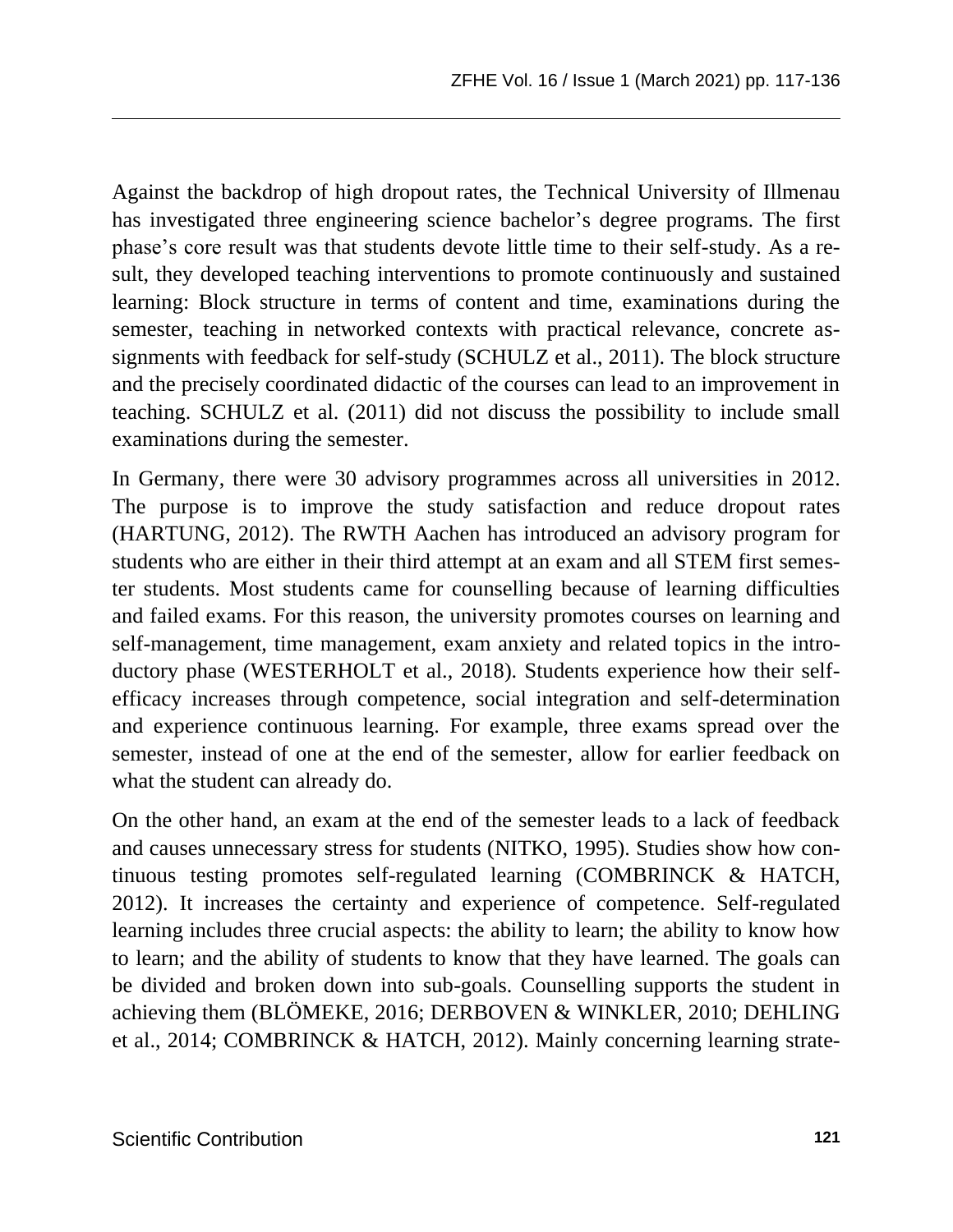gies, these services help avoid dropout risk (ZUMBACH & ASTLEITNER, 2016). Furthermore, the counselling's systematic documentation and evaluation can detect and eliminate students' general needs, current challenges, and last but not least structural weaknesses in the system (WESTERHOLT, LENZ, STEHLING & ISENHARDT, 2018).

In this context, it is essential to distinguish between counselling as support in learning strategies, feedback on exam results and counselling with a psychological background. This article does not aim at psychological counselling.

LUNSFORD, CRISP, DOLAN and WUETHERICK (2017) could show that students, who accept offers of support, perform better. Also, students have an increase in cognitive and social-emotional skills (such as learning to learn or feeling belonging).

According to CRISP and CRUZ (2009), counselling can consist of four components:

- Psychological and emotional support: listening, identifying problems
- Advice on goal setting and career planning: identifying subject-relevant strengths and weaknesses and using this knowledge to select study options
- Competence promotion and personality development: Promotion of the development of subject-specific and social competencies that are important for studies and work
- Being a role model: student perceives the teacher as a role model who can handle challenging tasks

So far, counselling is rarely used in Germany (ZUMBACH & ASTLEITNER, 2016). RUSHTON (2005) found that students who took several exams performed better than students with fewer exams.

Exams can summarise students' performance to provide some form of certification (summative assessment) and provide feedback to students to support learning (formative assessment). Observed effects of formative assessments are rare so far. The introduction of several individual exams during the semester is a formative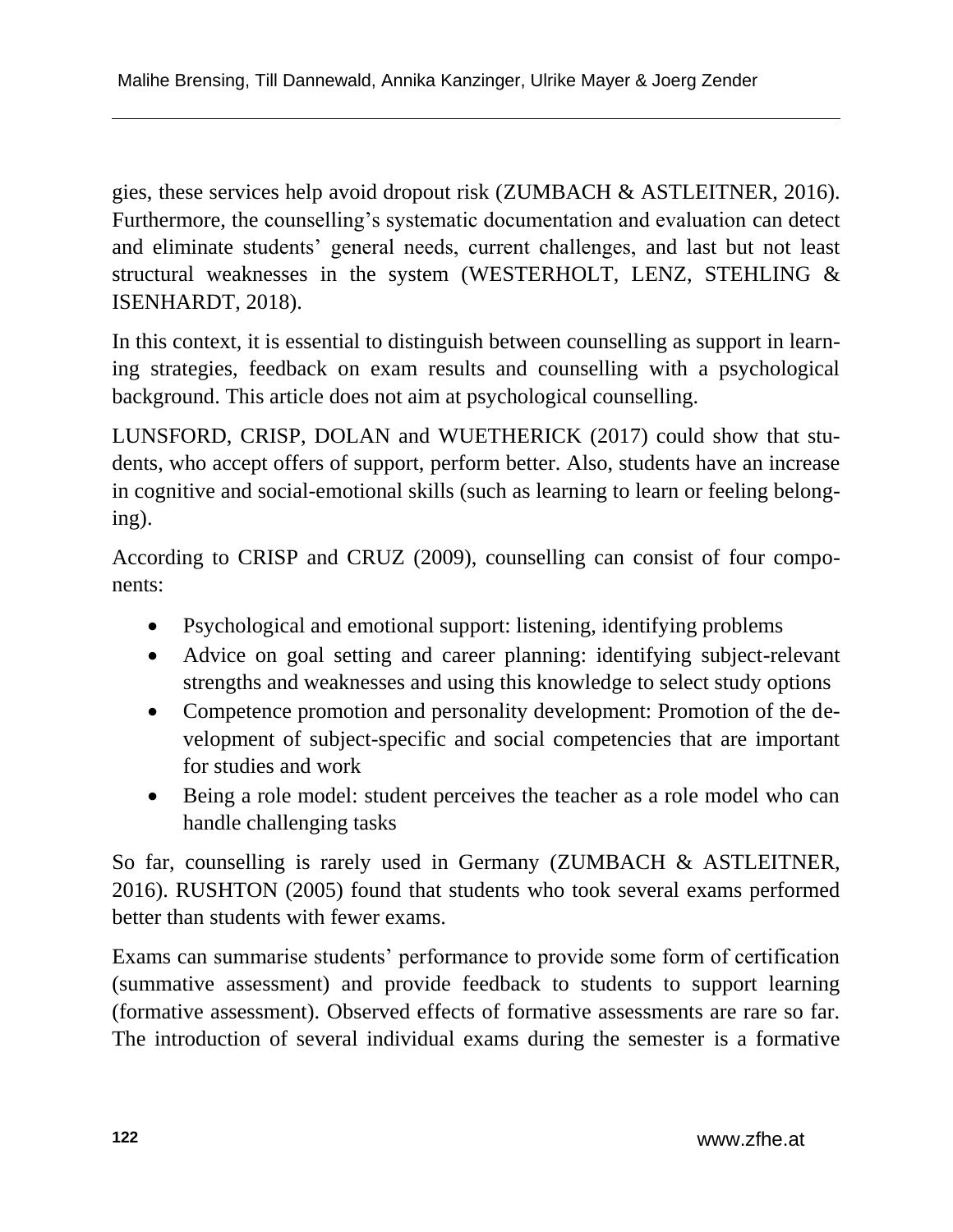assessment. The study by WEURLANDER, SÖDERBERG, SCHEJA, HULT and WEMERSON (2012) states that formative examinations motivate students more to learn and make them more aware of what they should learn more. Formative assessments encourage reflection on one's learning and weaknesses concerning the exam tasks.

Traditional assessment practices generally do not provide counselling and support, therefore not improving the students' performance (BROWN, 1999). Moreover, formative examinations are preferable in terms of advice and support. With advice and support, knowledge of the process can become effective.

The following section briefly summarises the findings on feedback from sports science relevant to the article and refers to MAGILL and ANDERSON (2007).

In sports science, there is the term "Augmented Feedback". Athletes can usually see the sporting results they have achieved, for example, how far they have thrown. However, only a coach who comments on these results makes it possible to generate added value from these results (Augmented Feedback), which allows the athletes to achieve better results. There are two basic forms: *knowledge of result* and *knowledge of process*. The knowledge of result helps trained athletes because they have experience in their field and have already acquired techniques to classify results and adjust their training. Inexperienced athletes often have little use for the result. They need to know what they can change in their technique, which they need to practice to achieve better results. In sports science, coaches should not give feedback too often. If they comment on every attempt, they overstrain the learner, and the learning process will slow down. Such learners perform worse than before the training because they became dependent on the coach's help. Therefore, the coach should use feedback selectively. There are three approaches to this: Feedback only if specific goals are not met or exceeded, feedback only on request, summarising feedback after several attempts.

The project "Studienerfolg" followed the rules for Augmented Feedback. First-year students are precisely that: beginners who do not yet have the experience and the methodological repertoire of a Master's student. They need more feedback than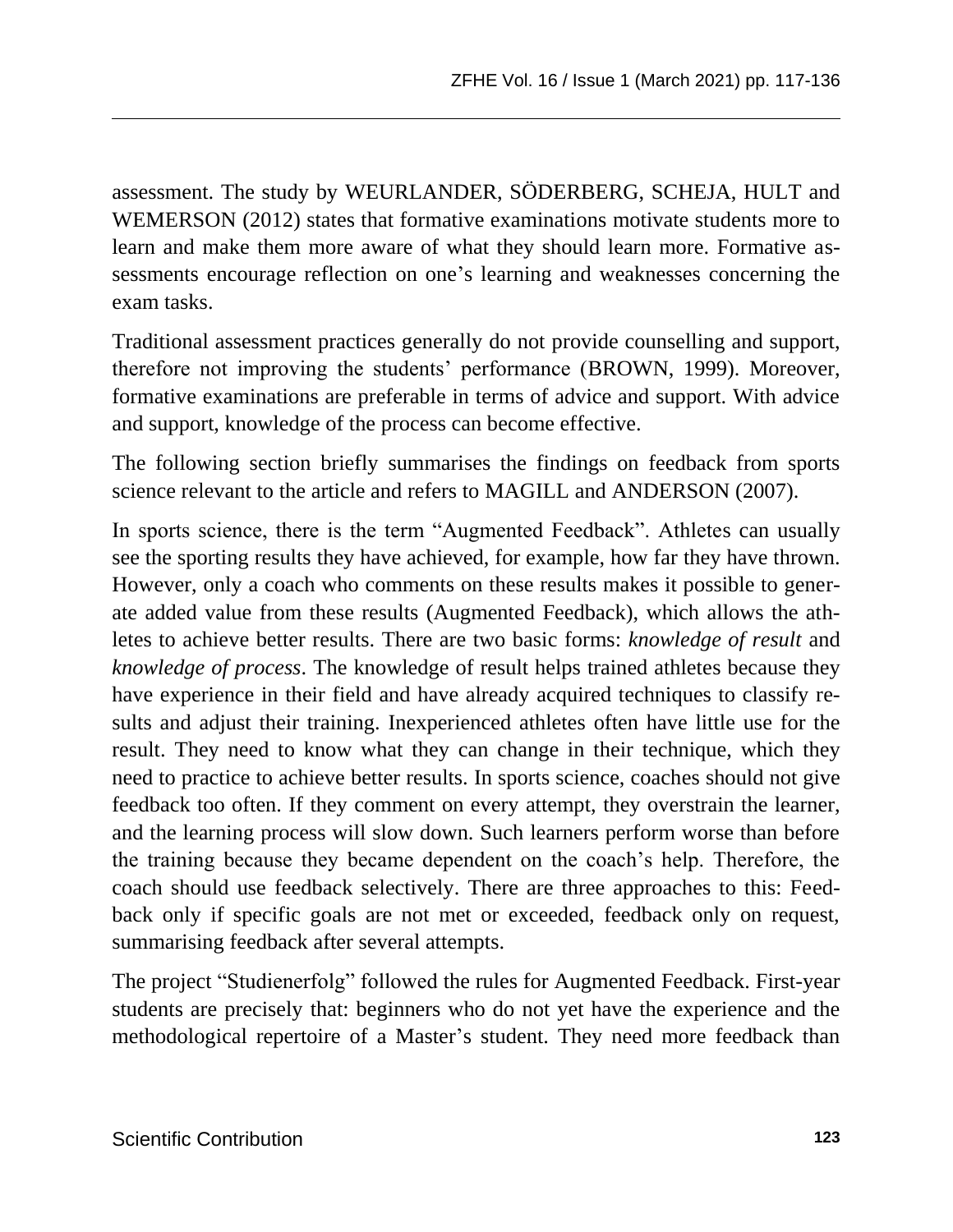students from higher semesters. They receive feedback once on the result at the end of the semester via the final exam and then try again next semester. By dividing the exam into three parts, a balance is created to receive feedback more often but not too often (knowledge of result). Simultaneously, we choose the feedback approach for falling short of a goal for the counselling (50% of the tasks are solved correctly). The counselling refers to the process, which learning strategies were followed, which strategies were used when solving the exam (knowledge of performance). Of course, the findings from sports science cannot be transferred one-to-one. The types of feedback will not be the same in mathematics. However, the authors believe that the underlying mechanisms of learning are similar enough that the project's structure could theoretically support first-year students' learning. Based on these considerations, we pose the following research questions:

## **3 Research question**

What effects does the project "Studienerfolg" have on first-year students? Do weaker students manage to pass their examinations due to counselling?

## **4 Method**

The present data (Success rate of all tests, participation or non-participation in the counselling session) of the project participants were recorded entirely during the first semester. We used SAS to evaluate the data. It is not a control and treatment group design. At the beginning of the lecture, students wrote a basic test on math, so that based on this test achievement groups were formed. Mathematical knowledge is the most crucial factor influencing mathematical performance in later settings (SCHRADER & HELMKE, 2008; AUSUBEL, 1978; DÖRMANN, MORDEL & MENDZHERITSKAYA, 2019; FLEISCHER, LEUTNER, BRAND, FISCHER, LANG, SCHMIEMAN & SUMFLETH 2019; LEDERMÜLLER & FALLMANN, 2017). Also, group formation will be based on counselling participation, as this is the core element of the project.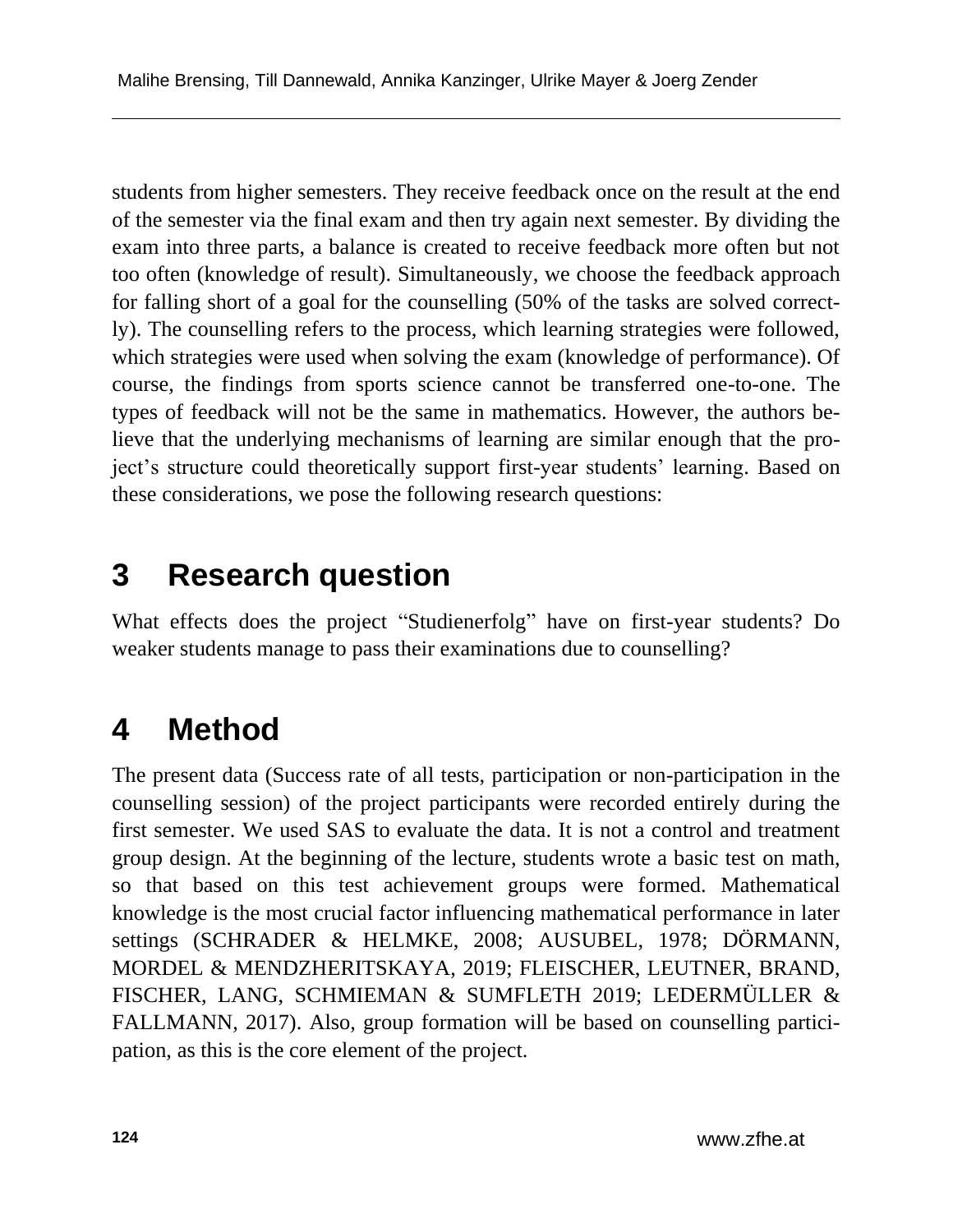Since counselling and test results depend to some extent on the participant's mathematical skills – i.e. "good" students are less likely to visit the counselling – we apply a moderated regression analysis (see, e.g. HAYES, 2018). So, we regress "counselling" moderated by mathematical "skills" on the observed final "test results". The following figure illustrates our model:



The moderator "skills" consists of three different mathematical skill levels ("low", "average", "high") which were derived from the results of the previously conducted basic test. We use SAS PROC GENMOD to estimate the corresponding Generalized Linear Model (GLM). To better understand the combined effect of counselling and mathematical skills on the final test result, we also calculated least-square means and -differences based on the GLM results (see, e.g. GOODNIGHT & HARVEY, 1976).

## **5 Results**

In total, data are available from 326 students who participated in the project "Studienerfolg". However, only for 188 students, all data is available: the basic test, the three exams and the overall score in the end. The correlation coefficient r is 0.62 for the basic test and the three exams' overall score, confirming that previous mathematical knowledge significantly influences the later study result. So the basic test is suitable for classifying performance groups. We define the low achievers (group 1) by those who have up to 50% score in the basic test, 58 students in total. The middle group (group 2) is between 50% and 80% in the basic test, 65 students in total. The high achievers (group 3) have scored more than 80% in the basic test, another 65 students.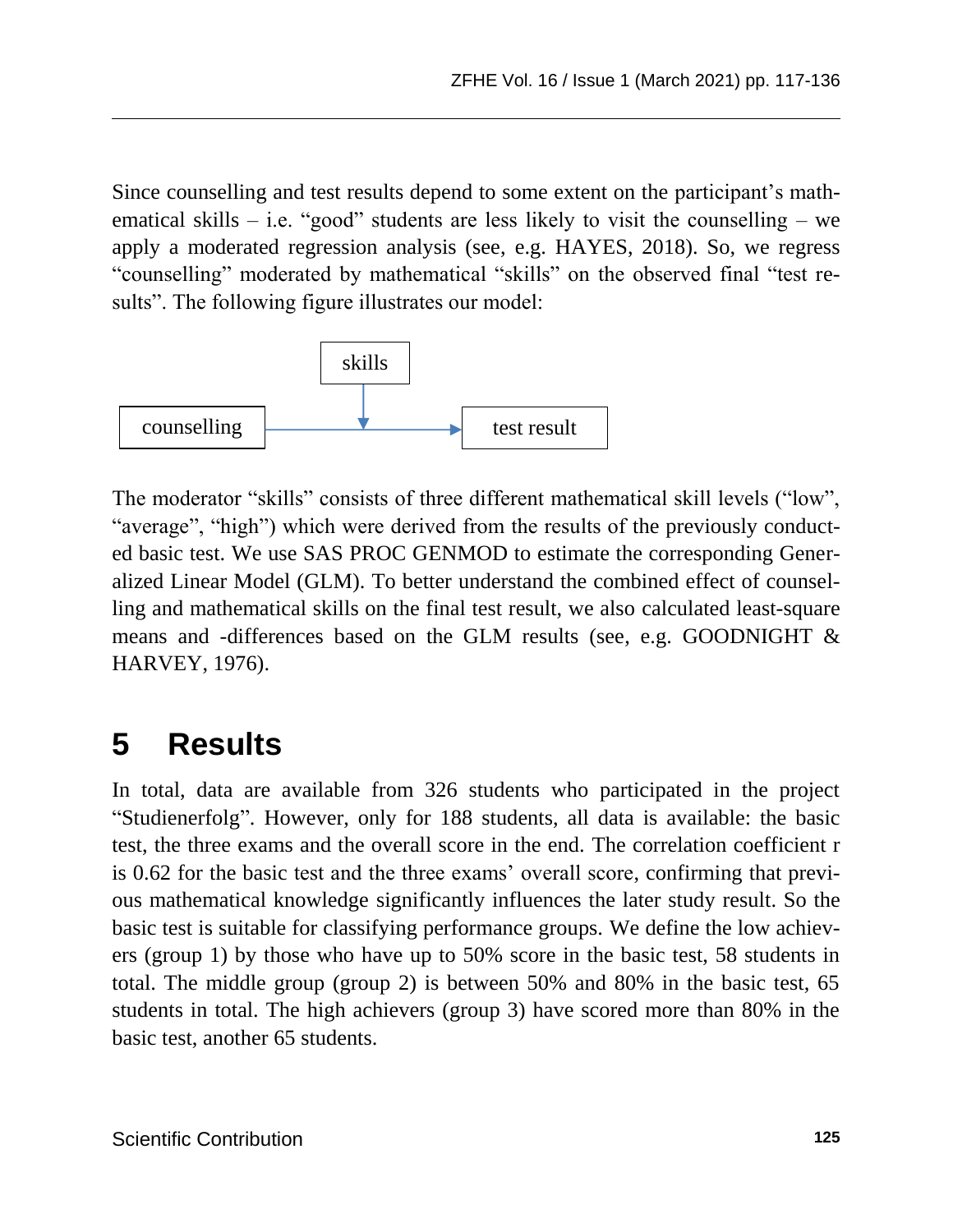After that, we separated the groups again for the times of counselling. No counselling is zero, one-time counselling is one and being counselled twice is two. Table 1 shows the different combinations and the number of students in each group.

|                                       | Table 1: Overview of the different groups. The first number is the performance<br>$(1 = low, 2 = middle, 3 = high);$ the second number is the number of<br>counselling that had happened. |  |  |  |  |                     |  |     |     |
|---------------------------------------|-------------------------------------------------------------------------------------------------------------------------------------------------------------------------------------------|--|--|--|--|---------------------|--|-----|-----|
| Group 1.0 1.1 1.2 2.0 2.1 2.2 3.0 3.1 |                                                                                                                                                                                           |  |  |  |  |                     |  |     | 3.2 |
| N                                     |                                                                                                                                                                                           |  |  |  |  | 13 25 20 46 14 5 60 |  | 4 1 |     |

Now we look at those groups' performance during the third exam. No counselling happened before the first exam, and some get counselling after the second exam. The effects of counselling can be best observed in the third exam. The overall score is influenced by 50% by the first two exams. Regarding the research question, the results of the third exam fit best.

Figure 1 shows the 95% confident intervals and means of the different groups in the third exam. Group 3.2 (high performer with two times counselling) is not displayed since it has only one member.

Looking into the performance groups reveals that our assumption holds: the need for counselling is connected to the exams' performance. For example, 1.0 is better than 1.1, which is better than 1.2. Looking closer, the difference between 1.0 and 1.1 is not so big as the difference between 2.0 and 2.1 or 3.0 and 3.1. Furthermore, even the difference between 1.0 and 1.2 is smaller than between 2.0 and 2.2.

The second thing that can be observed here is that looking at 1.0, 2.0 and 3.0 (the students without counselling), the performance determines the third exam result. The middle and high performing groups 2.0 and 3.0 are significantly better than the low performing group 1.0. On the other hand, the groups with one-time counselling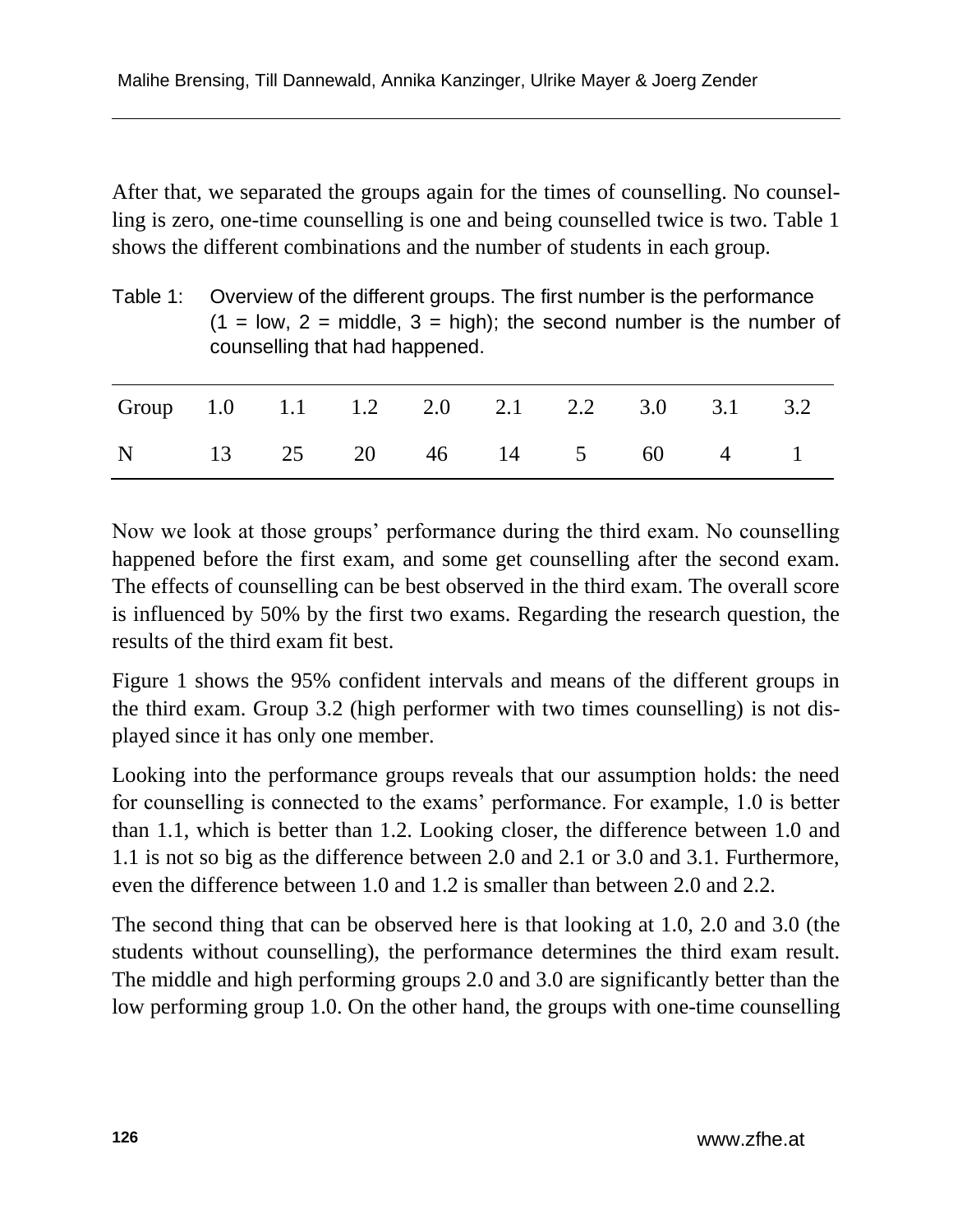1.1, 2.1 and 3.1 are not significantly different, although group 3.1 performs a bit better than 2.1, which again performs a bit better than 1.1.

The data shows that counselling aligns the scores between the performance groups. However, counselling itself does not equalize everything. There is still a group where counselling does not affect. This group gets second counselling, which does not help them connect to the other groups' performance. Also, counselling does help the low performers a lot, but none of the counselled groups gets connected to the students without counselling.



Figure 1: Results of the third exam by performance in the basic test and the number of counselling.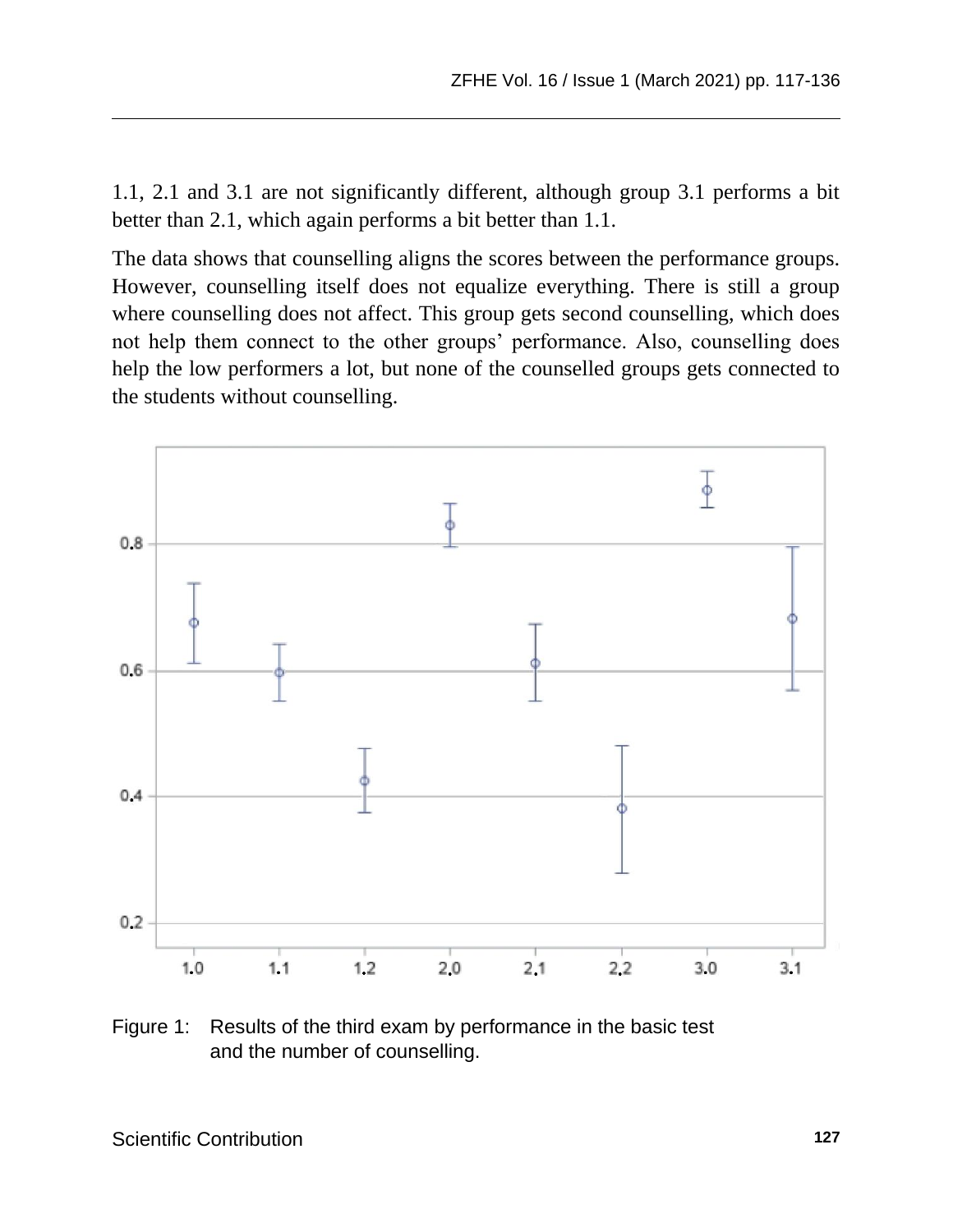#### **6 Discussion**

Previous research shows that support services such as bridge courses or tutorials can impact advancing math skills. This paper presented a combination of counselling and partial exams to encourage and retain students in STEM subjects. The research and considerations described above indicate that such a design can help these students deal with mathematics. The combination of counselling and the division into three exams addresses all three levels of Friedewold et al. (2015). The counselling can refer specifically to levels 2 and 3, while the exams focus on level 1. Therefore, the "how" of learning is just as important as the "what". SADLER (1989) identified three conditions necessary for students to benefit from feedback on assignments. He states that students must know:

- what good performance is, i.e. the student should have a concept of the objective or standard to be achieved
- what is the relationship between current performance and good performance, i.e. the student must be able to compare current and good performance
- how to behave to close the gap between current and good performance.

It is precisely the third point that counselling in the present study started when students failed the exam. The counsellor asked Students to reflect on their learning and consider ways to close the gap between current and desired performance.

The first counselling session led most students to better performance after a low exam result. The reflection on their knowledge and their learning behaviour was partly successful. A second counselling session, however, did not bring any added value. If the first counselling does not help, doing the same thing will not help.

Counselling can address deficient skills such as self-organization, self-assessment, or motivation (LAROSE, 2011). The question is entirely open about whether another form of counselling, another counselling centre (e.g. general study guidance) or a completely different control instrument should be used if, despite the counselling, the second exam is again poor after the first exam. Also, the systematic doc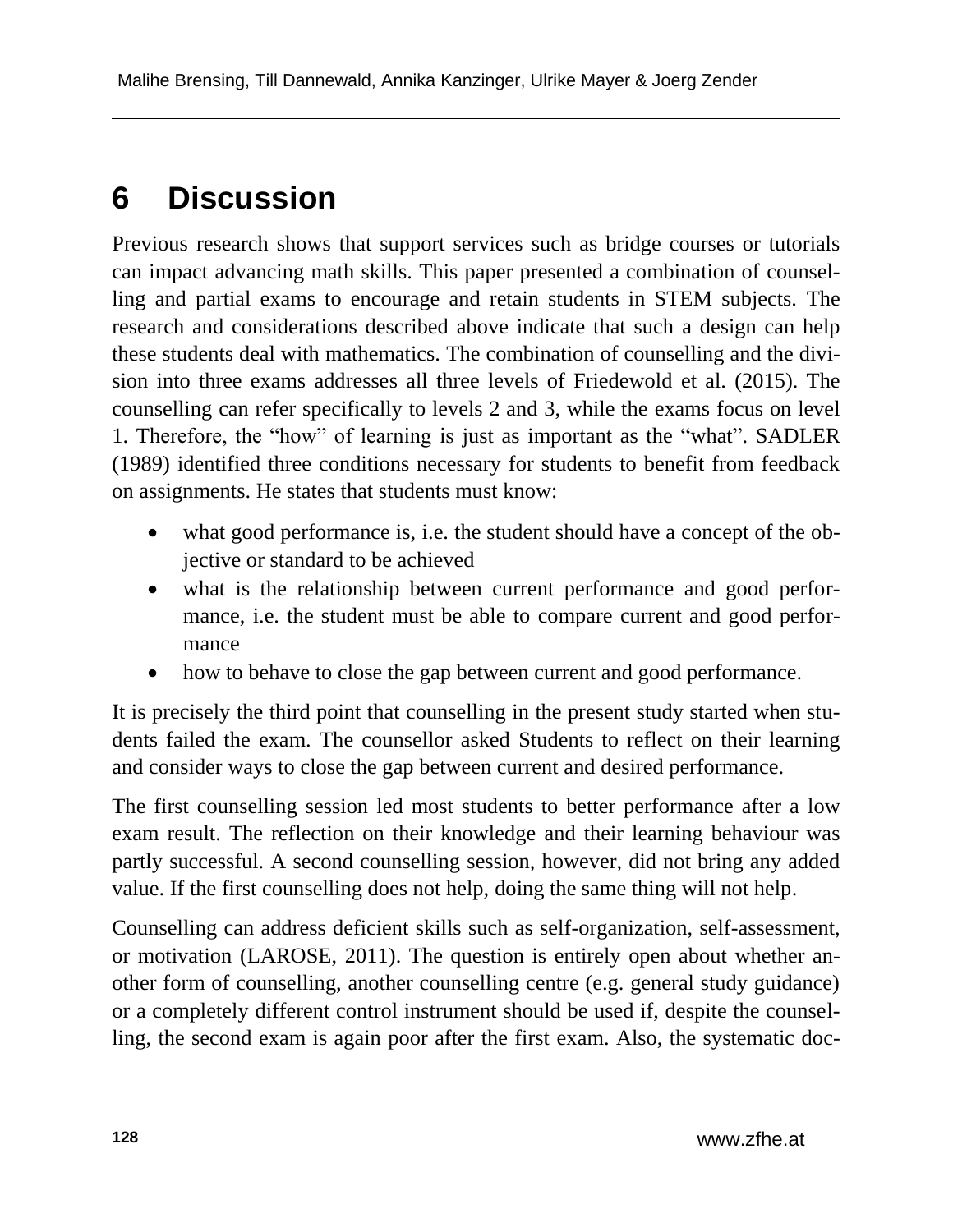umentation and evaluation of counselling sessions can reveal and address general student needs, current challenges, and, not least, structural weaknesses in the system (WESTERHOLT et al., 2018).

Given the strong correlation between the basic test and the semester results, one consideration is to start the first compulsory counselling session after the basic test. A further recommendation is to extend the counselling limit, in the sense that the criterion of 50% of the possible points is not used for the first obligatory counselling. Instead, it is recommended to use up to 60% of the possible points. In this way, "wobbly candidates" reaching just a bit over 50% and risk their success in the second exam, can be considered.

In conclusion, we can state that the project fulfilled the department's goals. The exam acceptance rate has increased from 33% to 76%, and the dropout rate has fallen from 87% to 42%. Our findings show that counselling and multiple small exams during the semester play a role in academic success because the students had studied more often and more intensively. This broadens the view for a more comprehensive design of subject-specific offerings in mathematics. The authors highly recommend implementing a combination of early exam and mandatory counselling for feedback during the first semester when thinking about lowering the dropout rates.

LAROSE et al. (2011) noted the lack of theoretical embedding, representative samples, control groups and empirical evaluation. Therefore, further studies with representative participant groups and control groups are needed to deepen our understanding of the process.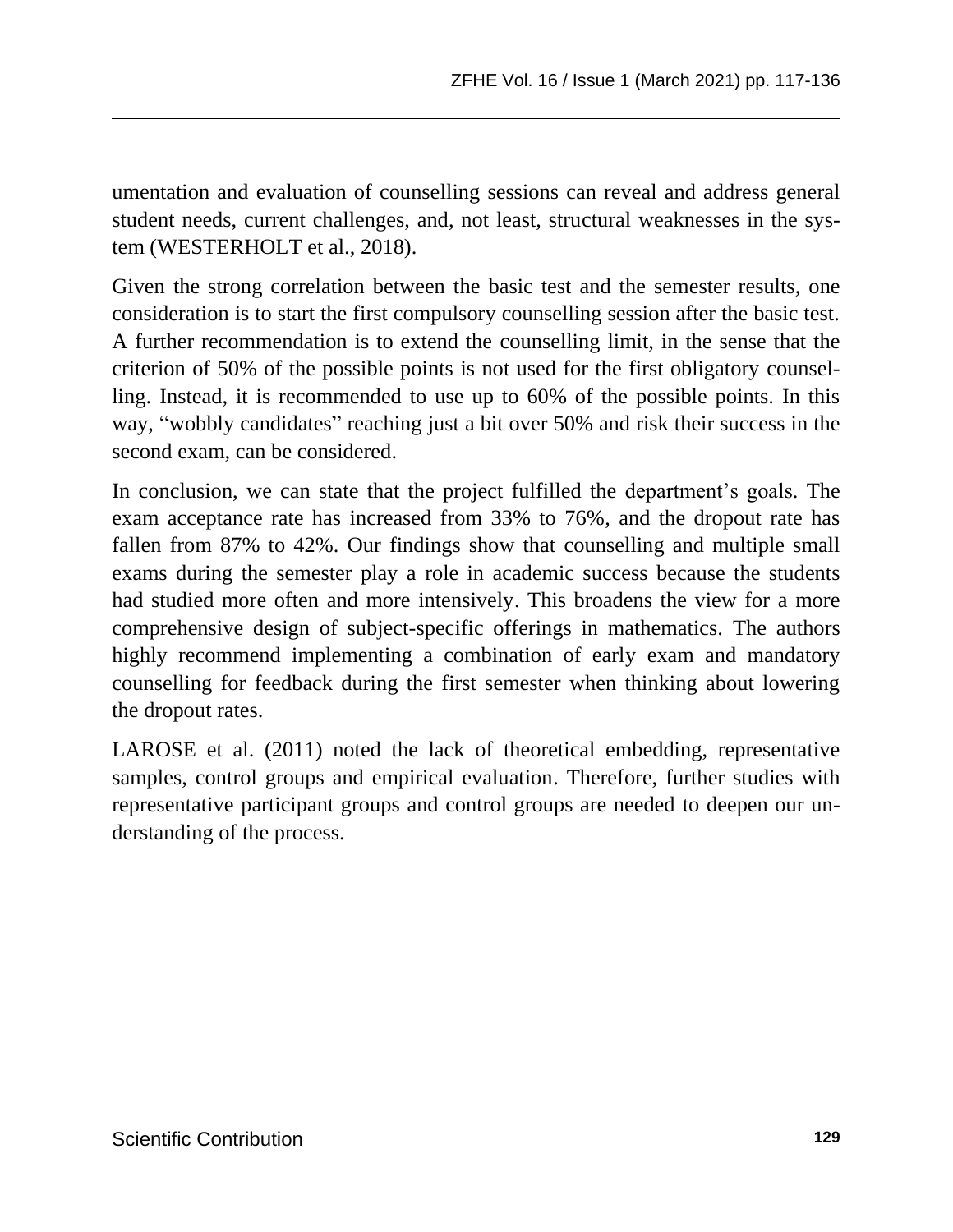# **7 References**

**Ausubel, D., Novak, J., & Hanesian, H.** (1978). *Educational Psychology: A Cognitive View*. New York: Holt, Rinehart and Winston.

**Autorengruppe Bildungsberichterstattung** (2012). *Bildung in Deutschland 2012. Ein indikatorengestützter Bericht mit einer Analyse zur kulturellen Bildung im Lebenslauf. Im Auftrag der Ständigen Konferenz der Kultusminister der Länder in der Bundesrepublik Deutschland und des Bundesministeriums für Bildung und Forschung*. Bielefeld: Bertelsmann.

**Blömeke, S**. (2016). *Der Übergang von der Schule in die Hochschule: Empirische Erkenntnisse zu mathematikbezogenen Studiengängen*. In R. Biehler, A. Beutelspacher, L. Hefendehl-Hebeker, R. Hochmuth, J. Kramer, & S. Prediger (Eds.), *Lehren und Lernen von Mathematik in der Studieneingangsphase. Herausforderungen und Lösungsansätze.* Springer Fachmedien: Wiesbaden. [http://dx.doi.org/10.1007/978-3-658-10261-6\\_1](http://dx.doi.org/10.1007/978-3-658-10261-6_1)

**Brown, S.** (1999). Institutional strategies for assessment. In S. Brown, & A. Glasner (Eds.), *Assessment matters in higher education: Choosing and using diverse approaches* (pp. 3-13). Buckingham: SRHE and Open University Press.

**Crisp, G., & Cruz, I.** (2009). Mentoring College Students: A critical Review of the Literature between 1990 and 2007. *Res High Education, 50,* 525-545. <http://dx.doi.org/10.1007/s11162-009-9130-2>

**Clark, M., & Lovric, M.** (2008). Suggestion for a theoretical model for secondarytertiary transition in mathematics. *Mathematics Education Research Journal, 20*(2), 257.<http://dx.doi.org/10.1007/BF03217475>

**Clark, M. & Schroth, C.** (2010)*.* Examining relationships between academic motivation and personality among college students. *Learning and Individual Differences, 20*, 19-24.<http://dx.doi.org/10.1016/j.lindif.2009.10.002>

**Combrinck, M. & Hatch, M.** (2012). Students' Experiences of a Continuous Assessment Approach at a Higher Education Institution. *Journal of Social Sciences, 33*(1), 81-89.<http://dx.doi.org/10.1080/09718923.2012.11893088>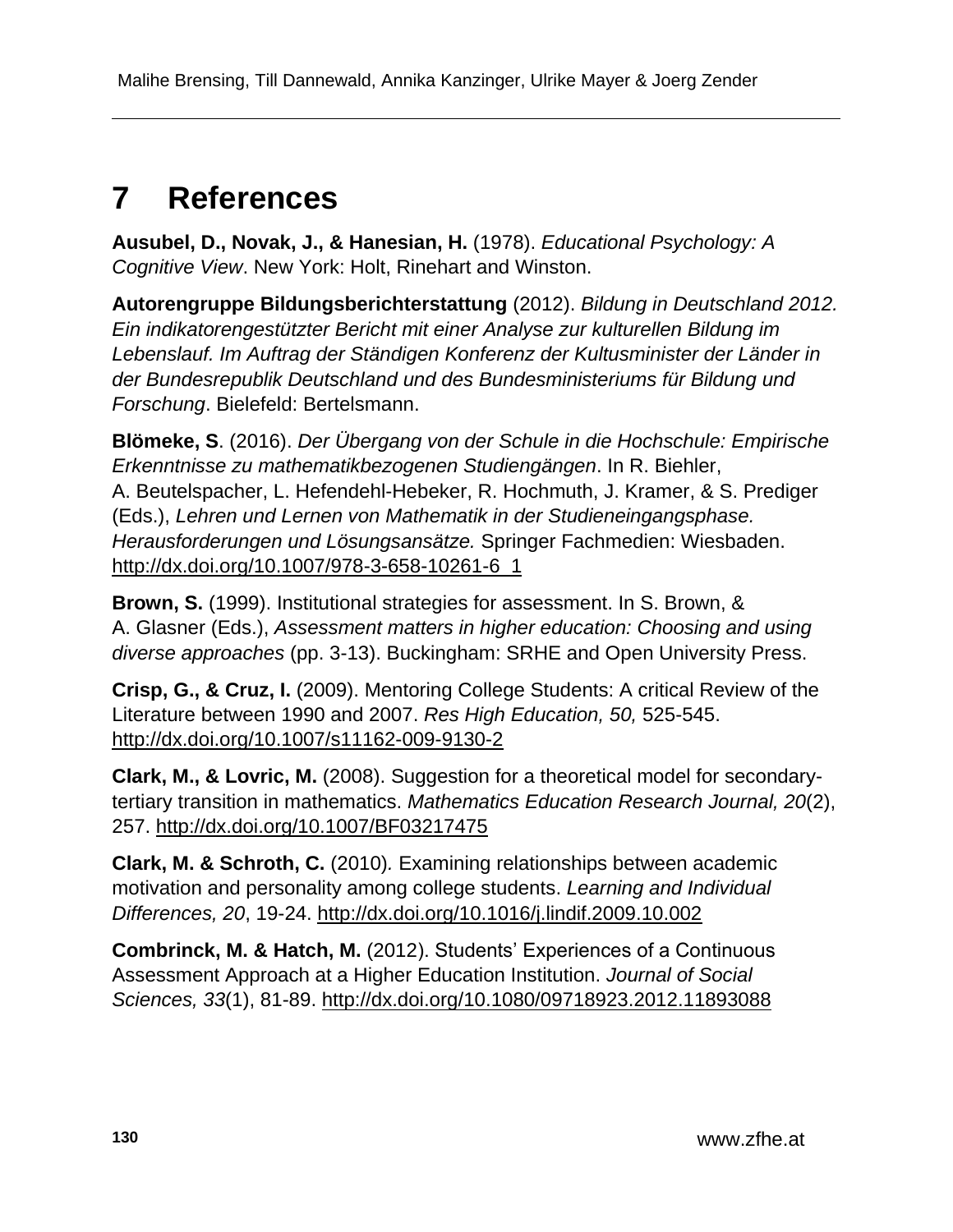**Dehling, H., Glasmachers, E., Griese, B., Härterich, J., & Kallweit, M**. (2014). MP<sup>2</sup>Mathe/Plus/Praxis Strategien zur Vorbeugung gegen Studienabbruch. *Zeitschrift für Hochschulentwicklung, 9*(4), 39-56. <http://dx.doi.org/10.3217/zfhe-9-04/03>

**Derboven, W., & Winker, G**. (2010). *Ingenieurwissenschaftliche Studiengänge attraktiver gestalten. Vorschläge für Hochschulen*. Berlin: Springer-Verlag.

**Dörmann, N., Mordel, J., & Mendzheritskaya, J.** (2019). Gute Vorbereitung ist alles – ein Konzept für Mathematik-Vorkurse im Studiengang Wirtschaftswissenschaften. *die hochschullehre, 5*, 877-890.

**Engelbrecht, J.** (2010). Adding structure to the transition process to advanced mathematical activity. *International Journal of Mathematics Education in Science and Technology, 41*(2), 143-154.<http://dx.doi.org/10.1080/00207390903391890>

**Engelbrecht, J., & Harding, A.** (2015). Interventions to improve teaching and learning in first year mathematics courses. *International Journal of Mathematical Education in Science and Technology, 46*(7), 1046-1060. <http://dx.doi.org/10.1080/0020739X.2015.1070441>

**Faridhan, Y. E., Loch, B., & Walker, L**. (2013). Improving retention in first-year mathematics using learning analytics. In H. Carter, M. Gosper, & J. Hedberg (Eds), *Electric Dreams. Proceedings ASCILITE 2013 Sydney* (pp. 278-282).

**Fleischer, J., Leutner, D., Brand, M., Fischer, H., Lang, M., Schmieman, P., & Sumfleth, E.** (2019). Vorhersage des Studienabbruchs in naturwissenschaftlichtechnischen Studiengängen. *Zeitschrift für Erziehungswissenschaft, 22*, 1077- 1097.<http://dx.doi.org/10.1007/s11618-019-00909-w>

**Friedewold, D., Nicolaisen, T., & Schnieder, J** (2015). *Tutorienleitung und universitäres Fach-Coaching in der Mathematik*. In W. Paravicini, & J. Schnieder (Eds), *Hansekolloqium zur Hochschuldidaktik der Mathematik* (pp. 121-139). Münster: WTM.

**Frettlöh, D., & Hattermann, M.** (2016). Konzeption eines Mathematik-Förderprogramms für Informatikstudierende der Universität Bielefeld. In R. Biehler, A. Beutelspacher, L. Hefendehl-Hebeker, R. Hochmuth, J. Kramer, & S. Prediger (Eds.), *Lehren und Lernen von Mathematik in der Studieneingangsphase.*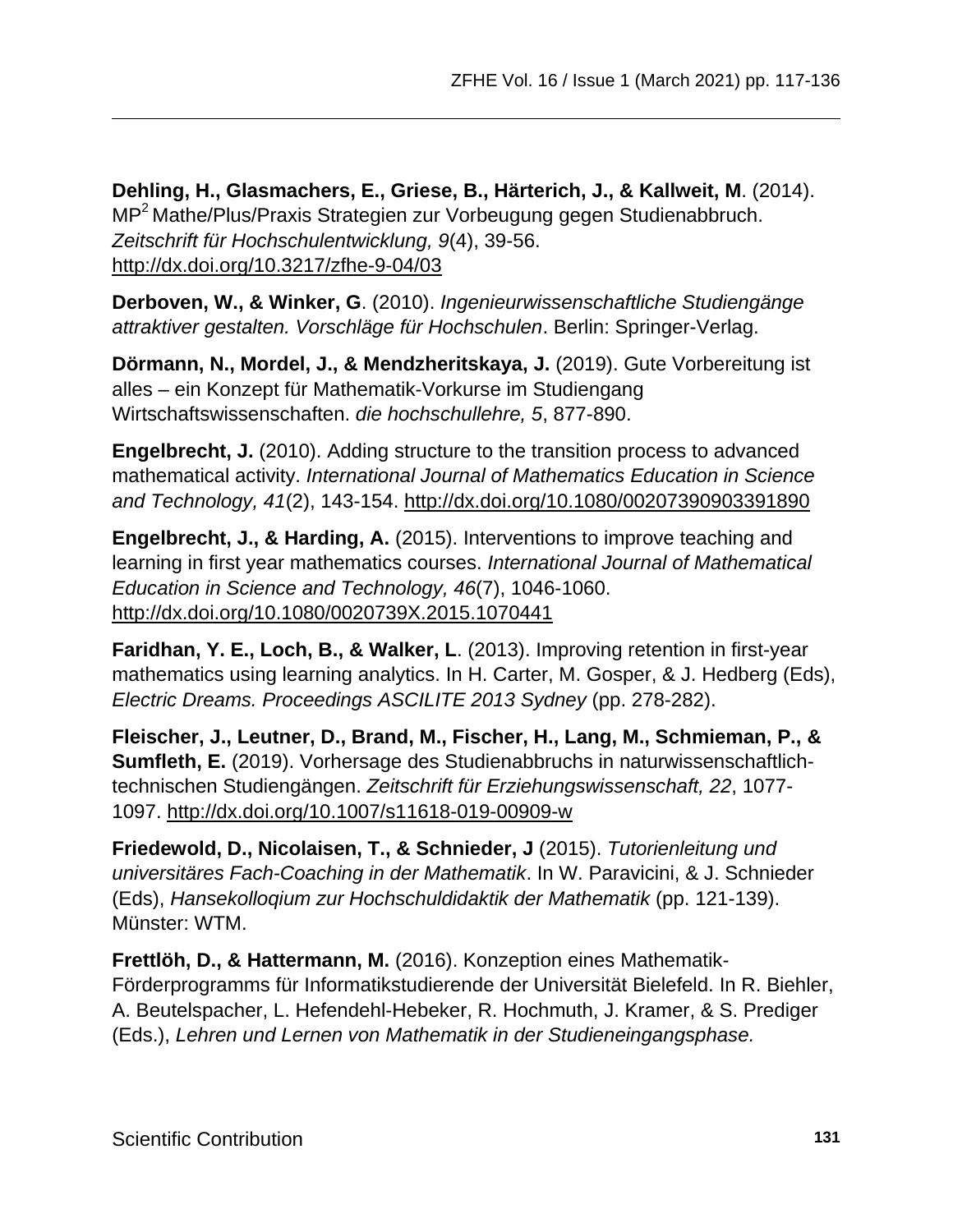*Herausforderungen und Lösungsansätze.* Wiesbaden: Springer Fachmedien. [http://dx.doi.org/10.1007/978-3-658-10261-6\\_13](http://dx.doi.org/10.1007/978-3-658-10261-6_13)

**Goodnight, J. H., & Harvey, W. R.** (1978). *Least-Squares Means in the Fixed-Effects General Linear Models*. Technical Report R-103, SAS Institute Inc., Cary, NC.

**Griese, B.** (2017). *Learning Strategies in Engineering Mathematics: Conceptualisation, Development, and Evaluation of MP2-MathePlus*. Springer. <http://dx.doi.org/10.1007/978-3-658-17619-8>

**Hartung, A. B.** (2012). *Studie zum Einsatz von Mentoring-Programmen als Instrument struktureller Förderung für Studierende an deutschen Universitäten*. Hans-Böckler-Stiftung (Ed.).

**Hayes, A. F.** (2018). *Introduction to mediation, moderation, and conditional process analysis: A regression-based perspective* (2<sup>nd</sup> ed.). New York, NY: The Guilford Press.

**Heublein, U., Richter, J., Schmelzer, R., & Sommer, D.** (2012). *Die Entwicklung der Schwund- und Studienabbruchquoten an den deutschen Hochschulen*: *Statistische Berechnungen auf der Basis des Absolventenjahrgangs 2010* (Vol. 3). Hannover: HIS.

**Heublein, U., Ebert, J., Hutzsch, C., Isleib, S., König, R., Richter, J., & Woisch, A.** (2017). *Zwischen Studienerwartungen und Studienwirklichkeit. Ursachen des Studienabbruchs, beruflicher Verbleib der Studienabbrecherinnen und Studienabbrecher und Entwicklung der Studienabbruchquote an deutschen Hochschulen* (Vol. 2017,1). Hannover: Deutsches Zentrum für Hochschul- und Wissenschaftsforschung.

**Hilgert, J**. (2016). *Schwierigkeiten beim Übergang von Schule zu Hochschule im zeitlichen Vergleich – Ein Blick auf Defizite beim Erwerb von Schlüsselkompetenzen*. In R. Biehler, A. Beutelspacher, L. Hefendehl-Hebeker, R. Hochmuth, J. Kramer, & S. Prediger (Eds.), *Lehren und Lernen von Mathematik in der Studieneingangsphase. Herausforderungen und Lösungsansätze.* Wiesbaden: Springer Fachmedien.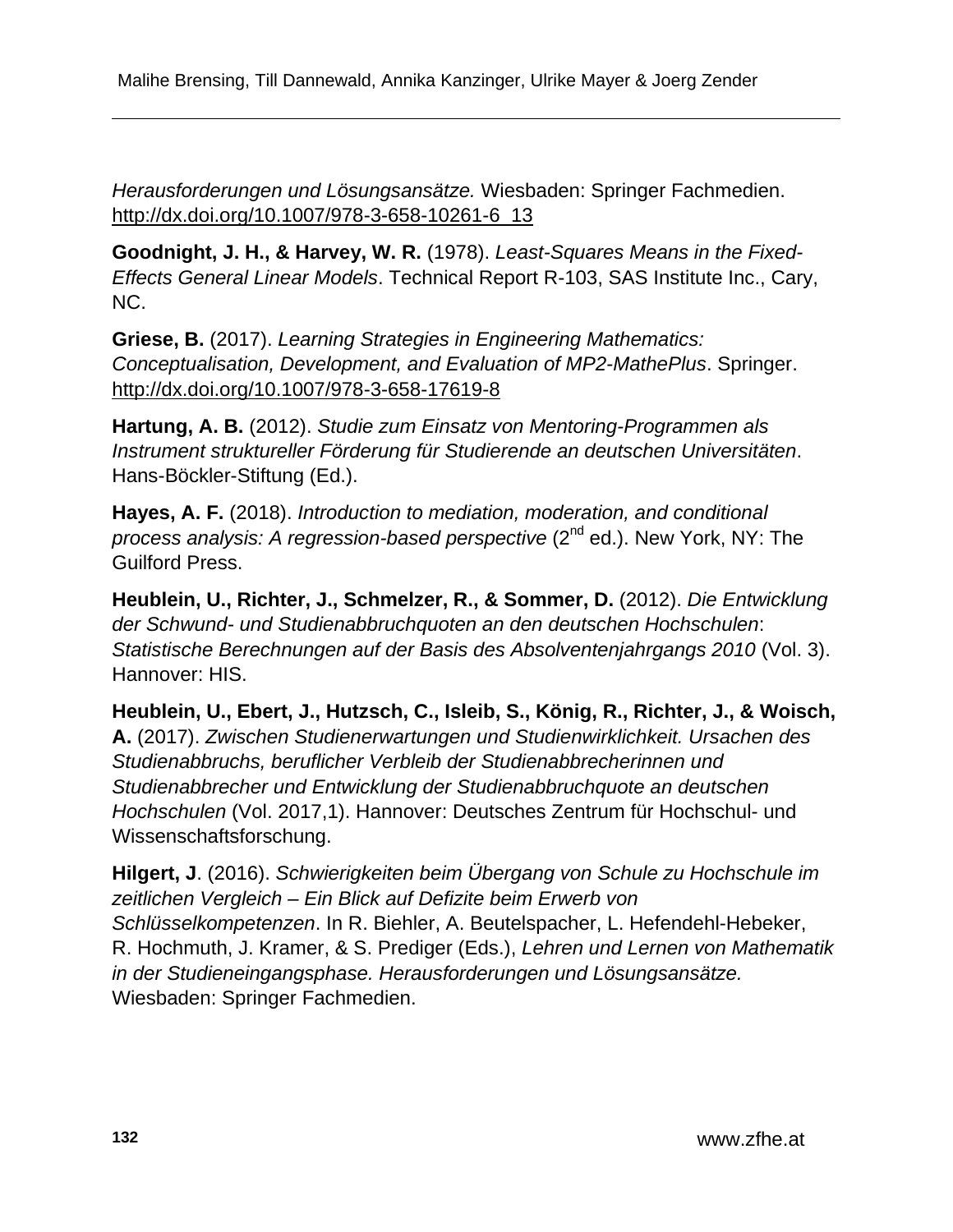**Kendall Brown, M., Hershock, C., Finelli, C., & O'Neal, C.** (2009). *Teaching for Retention in Science, Engineering, and Math Disciplines: A Guide for Faculty*. CRLT Occasional Paper. Ann Arbor, MI: University of Michigan.

**Knight, D. W., Carlson, L. E., & Sullivan, J. F.** (2007). Improving engineering student retention through hands-on, team based, first-year design projects. *31st International Conference on Research in Engineering Education*, Honolulu, HI.

**Krumm, A., Waddington, R. J., Teasley, S. & Lonn, S.** (2014). A Learning Management System-Based Early Warning System for Academic Advising in Undergraduate Engineering. In J. A. Larusson, & B. White (Eds.), *Learning Analytics: From Research to Practice.* New York: Springer Science+Business Media. [http://dx.doi.org/10.1007/978-1-4614-3305-7\\_6](http://dx.doi.org/10.1007/978-1-4614-3305-7_6)

**Larose, S., Cyrenne, D., Garceau, O., Harvey, M., Guay, F., Godin, F., Tarabulsy, G., & Deschênes, C.** (2011). Academic Mentoring and Dropout Prevention for Students in Math, Science and Technology. *Mentoring & Tutoring: Partnership in Learning, 19*(4), 419-439. <http://dx.doi.org/10.1080/13611267.2011.622078>

**Ledermüller, K. & Fallmann, I.** (2017). Predicting learning success in online learning environments: Self-regulated learning, prior knowledge and repetition. *Zeitschrift für Hochschulentwicklung, 12*(1), 79-99. <http://dx.doi.org/10.3217/zfhe-12-01/05>

**Lunsford, L. G., Crisp, G., Dolan, E. L., & Wuetherick, B.** (2017). Mentoring in Higher Education. In *SAGE Handbook of Mentoring.* <http://dx.doi.org/10.4135/9781526402011.n20>

**Magill, R. A., & Anderson, D. I.** (2007). *Motor learning and control: Concepts and applications* (Vol. 11). New York: McGraw-Hill.

**Merkt, M., Krauskopf, K., & Breitschuh, C**. (2017). Angewandte Hochschulforschung am Beispiel der Mathematik in den Ingenieurwissenschaften. *Zeitschrift für Hochschulentwicklung, 12*(3), 93-112.

**Müller, J., Fleck, L.-S., & Weber, L.** (2018). *Evaluation des Zusammenhangs von schulischer Vorbildung und Studienerfolg (ESUS)*. Wiesbaden: Hessisches Ministerium für Wissenschaft und Kunst (HMWK).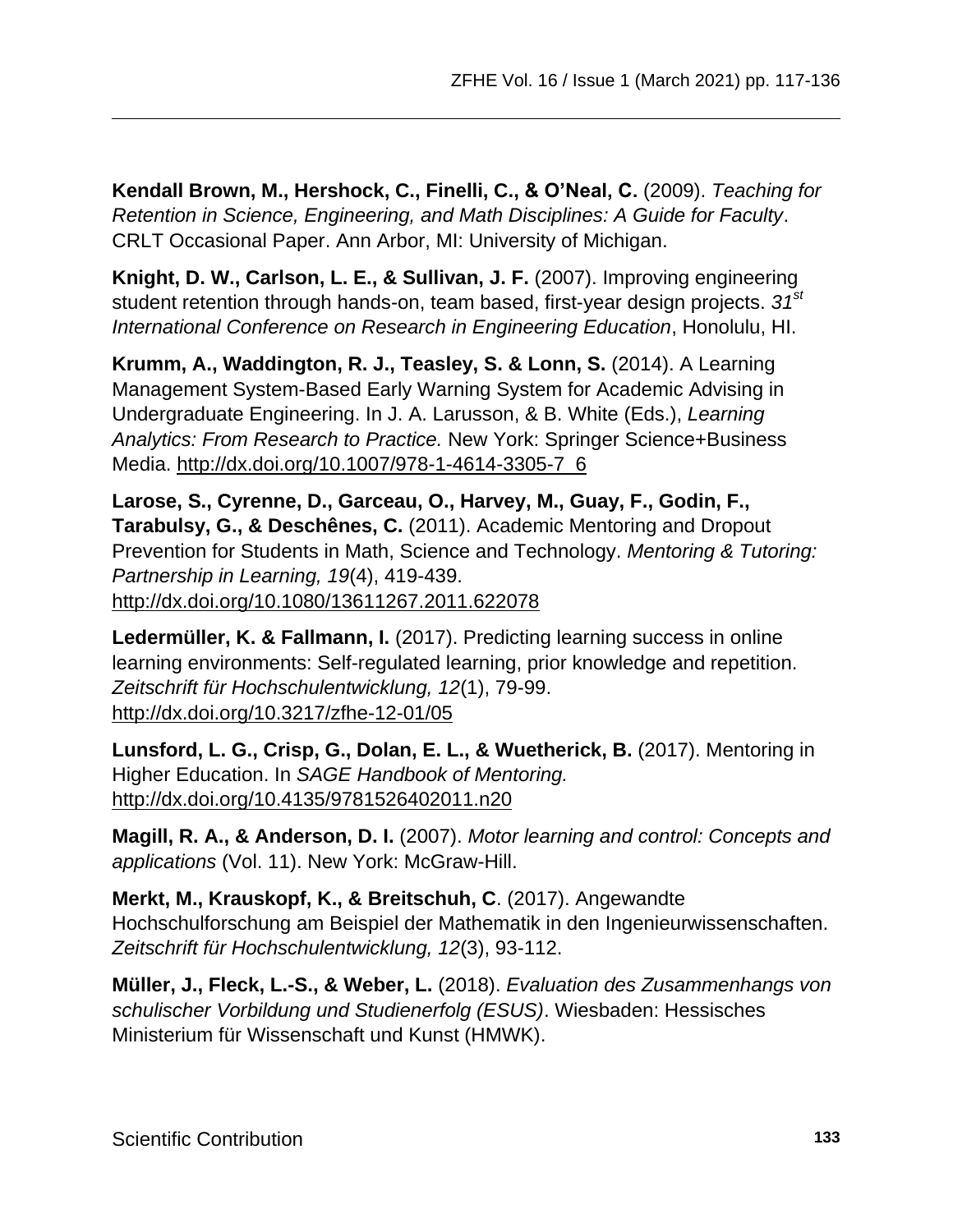**Nitko, A. J.** (1995). Curriculum-based continuous assessment. *Assessment in Education: Principles, Policy and Practice, 95*(2), 321-338.

**Rushton, A** (2005). Formative assessment: A key to deep learning? *Medical Teacher, 27*(6), 509-513.<http://dx.doi.org/10.1080/01421590500129159>

**Sadler, D. R.** (1989). Formative assessment and the design of instructional systems. *Instructional Science, 18*, 119-144.<http://dx.doi.org/10.1007/BF00117714>

**Schmitz, M., & Grünberg, K. (2016). Erfahrungen aus der "Mathe-Klinik". In R.** Biehler, A. Beutelspacher, L. Hefendehl-Hebeker, R. Hochmuth, J. Kramer, & S. Prediger (Eds.), *Lehren und Lernen von Mathematik in der Studieneingangsphase. Herausforderungen und Lösungsansätze.* Wiesbaden: Springer Fachmedien. [http://dx.doi.org/10.1007/978-3-658-10261-6\\_29](http://dx.doi.org/10.1007/978-3-658-10261-6_29)

**Schrader, F.-W., & Helmke, A.** (2008). Determinanten der Schulleistung. In M. K. W. Schweer (Ed.), *Lehrer-Schüler-Interaktion: Inhaltsfelder, Forschungsperspektiven und methodische Zugänge* (pp. 285-302). Wiesbaden: VS Verlag für Sozialwissenschaften. [http://dx.doi.org/10.1007/978-3-531-91104-5\\_11](http://dx.doi.org/10.1007/978-3-531-91104-5_11)

**Schulz, K., & Krömker, H.** (2011). Kontinuierliches Lernen – Interventionen in der ingenieurwissenschaftlichen Lehre. *Zeitschrift für Hochschulentwicklung, 6*(3), 294-309.

**Westerholt, N., Lenz, L., Stehling, V., & Isenhardt, I.** (2018). *Beratung und Mentoring im Studienverlauf. Ein Handbuch*. Münster: Waxmann.

**Weurlander, M., Söderberg, M., Scheja, M., Hult, H., & Wernerson, A.** (2012). Exploring formative assessment as a tool for learning: students experiences of different methods of formative assessment. *Assessment & Evaluation in Higher Education, 37*(6), 747-760.<http://dx.doi.org/10.1080/02602938.2011.572153>

**Zumbach, J., & Astleitner, H.** (2016). *Effektives Lehren an der Hochschule. Ein Handbuch zur Hochschuldidaktik*. Stuttgart: Kohlhammer.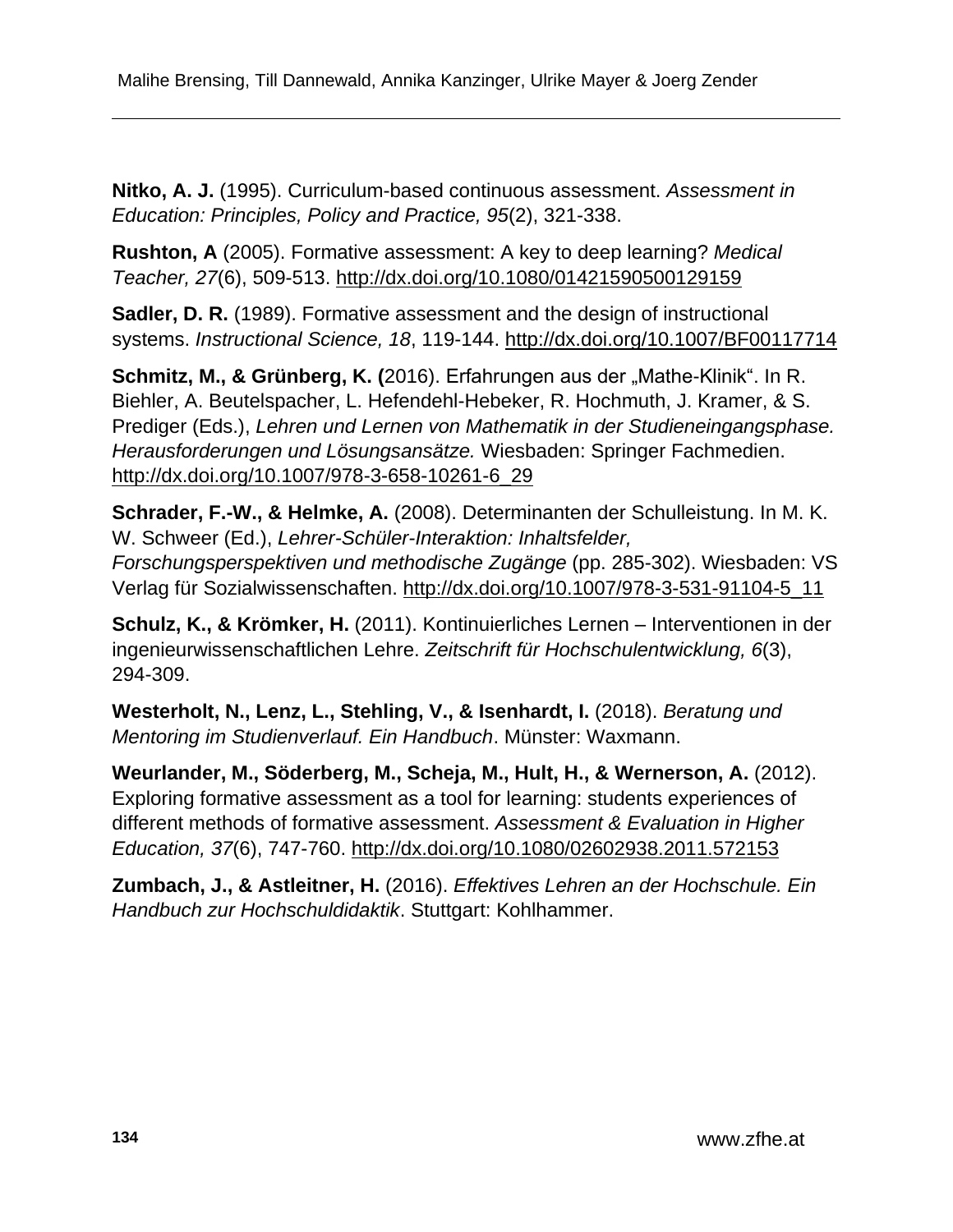## **Acknowledgements**

The authors would like to thank the reviewers for their excellent feedback on the article, which helped sharpen the arguments, improve the language, and lead to a better analysis of the data.

## **Authors**



Malihe BRENSING || University of Applied Science RheinMain: Department of Engineering  $\parallel$  Am Brückweg 26, D-65428 Rüsselsheim

[malihe.brensing@hs-rm.de](mailto:malihe.brensing@hs-rm.de)



Annika KANZINGER || University of Applied Science Rhein-Main: Didactics and Digital Education  $\parallel$  Unter den Eichen 5, D-65195 Wiesbaden

[annika.kanzinger@hs-rm.de](mailto:annika.kanzinger@hs-rm.de)

Ulrike MAYER | University of Applied Science RheinMain: Department of Engineering  $\parallel$  Am Brückweg 26, D-65428 Rüsselsheim

[ulrike.mayer@hs-rm.de](mailto:ulrike.mayer@hs-rm.de)